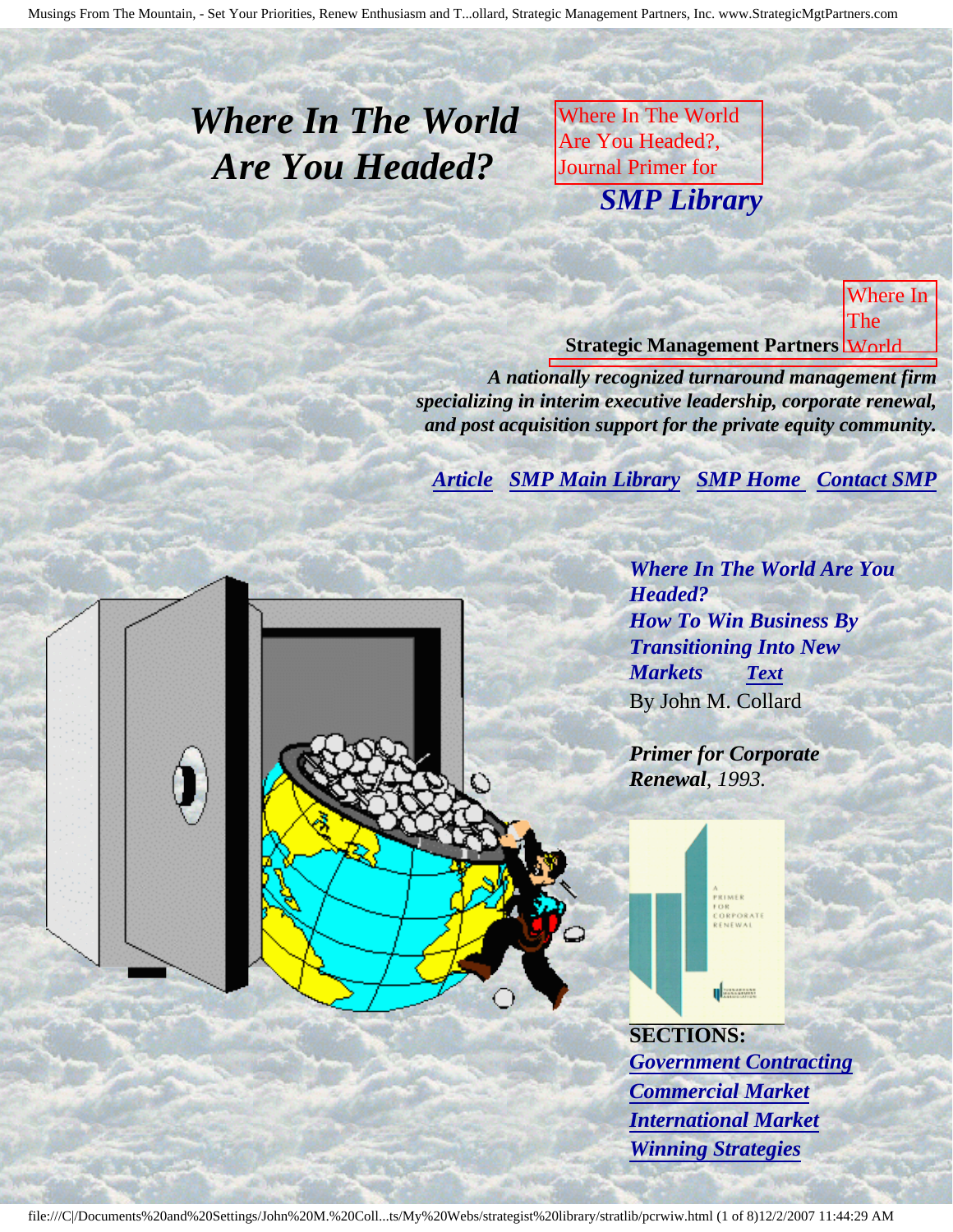*[Article Text](#page-1-0)*

by John M. Collard

<span id="page-1-0"></span> $\lt$ 

*[Sections](#page-0-1) [Index](#page-0-2)*

The conversion to a peace time economy is forcing many companies into a real battle for increased sales. But unlike war games, new markets don't always produce victorious spoils.

Businesses that head blindly into uncharted markets are asking for peril.

One time missile manufacturers and former F 14 fabricators are looking for new markets and forcing sales starved CEOs at small to medium sized manufacturers into new territories without the proficiency to generate revenue once they get there.

The end of the cold war is shaking regional economies from the roots. During the '80s, defense contractors flourished in spite of sound business principals. The government mandate to cut defense spending has forced many contractors to adjust, abruptly. Most don't know how. Their efforts often fail.

Considering that the Pentagon spends 60 cents of every dollar in just three regions: the Mid Atlantic, the Northeast and the West, and that by 1997, the defense conversion will have touched some 2.6 million people and companies in those areas, CEOs should be constantly evaluating their current market positions.

Even if your company hasn't been effected by the defense conversion yet, it will be. Your first reaction to the increased competition may be to look for new markets. But new markets bring new rules and new ways of doing business—look before you leap, and if you don't know the way, find someone who can help take you there.

To move into a new market segment requires a different way of doing business—a fundamental change in approach. While it's possible to make the shift from government contractor to commercial supplier, and from commercial supplier to international manufacturer, you will need to understand that customers behave differently in each marketplace. Their motivation and timing are altogether different from what you may be used to. You won't be able to do business in targeted new markets unless you understand this first. Trying to generate sales in new markets with your old strategies just won't work.

For example, in federal competitive procurements the trend is toward commodity based solutions. Where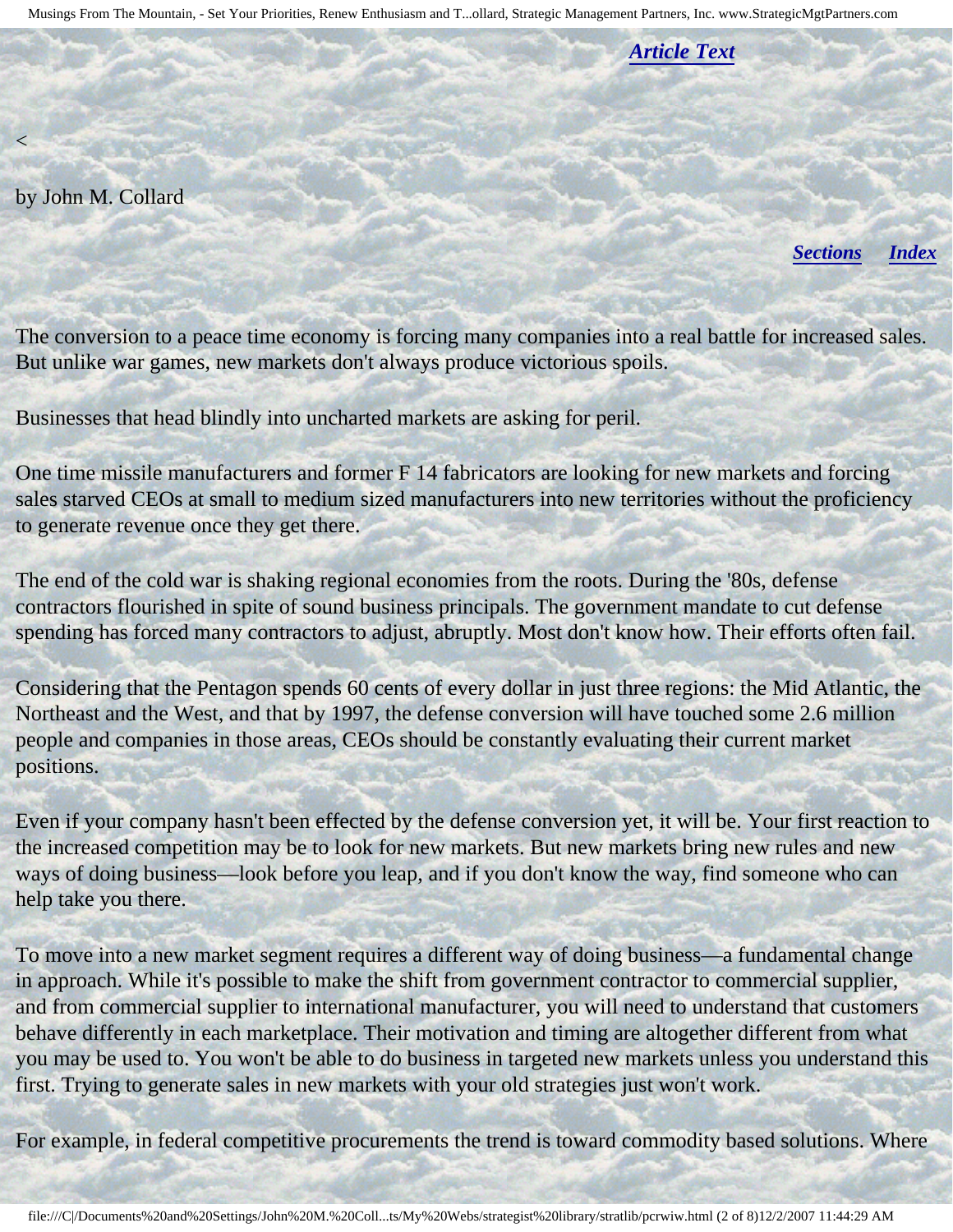personnel is one part of that solution, the trend is toward lower fee environments. If your company's marketing efforts are geared toward building relationships first, your competition will be out the door with the contract while you're still warming up to the procurement officer. In this market, you'll have to think about pricing to win, then working aggressively afterwards to cut costs or negotiate adjustments.

On the other hand, commercial buyers look for cost effective (typically fixed price) solutions that operate within and compliment existing investments. In the international market, environments are productized, but the bottom line is that it's who you know—or don't know—that counts.

<span id="page-2-0"></span>Typically, you'll find yourself steering your company into one of three major market categories. To enter new markets, you will have to posture your company differently in each environment to win business. Here's a look at each major market segment:

*[Sections](#page-0-1) [Index](#page-0-2)*

## **Government Contracting**

Two markets are open for opportunity within the government contracting sector. There are government set asides, which primarily are targeted for small and disadvantaged businesses. Here the government is the buyer purchasing from a qualified seller. Set aside programs are limited to those who can participate and the key here is to get there first.

If you are targeting the government set aside market you will find a constantly churning market of entering and exiting players, all of which are vying for contracts in the \$10,000 to \$10 million range. What you do is more important in this market than how you do it. This market has become somewhat easier to enter since the government has mandated an up to 5 percent minority set aside program for federal procurements.

Larger federal procurement contracts are obtained through a sometimes quite lengthy and very competitive bid process. Again, the government is the buyer through this extremely structured process, but the competition is scattered among the major aerospace and weapons companies, major suppliers, established systems integrators and small businesses.

Reputation is important when it comes to securing federal contracts, and teaming is essential to showcasing unique skills and relationships to accomplish the job. Competitive bids require a significant corporate commitment just to win the contract. Additionally, there is a second tier of competition brought on by subcontractors who are bundling services to win contracts and become part of larger teams.

The low bidder is always the winner in the competitive government contracts market. But the low bidder may not always have the lowest price. Today, contracts are going to the "lowest evaluated bidder," or the bidder who brings the most value for the price to the table. Lowest evaluated bidders have been beating up the lowest priced bidders for some time now and are proving to be stiffer competitors. Plan for long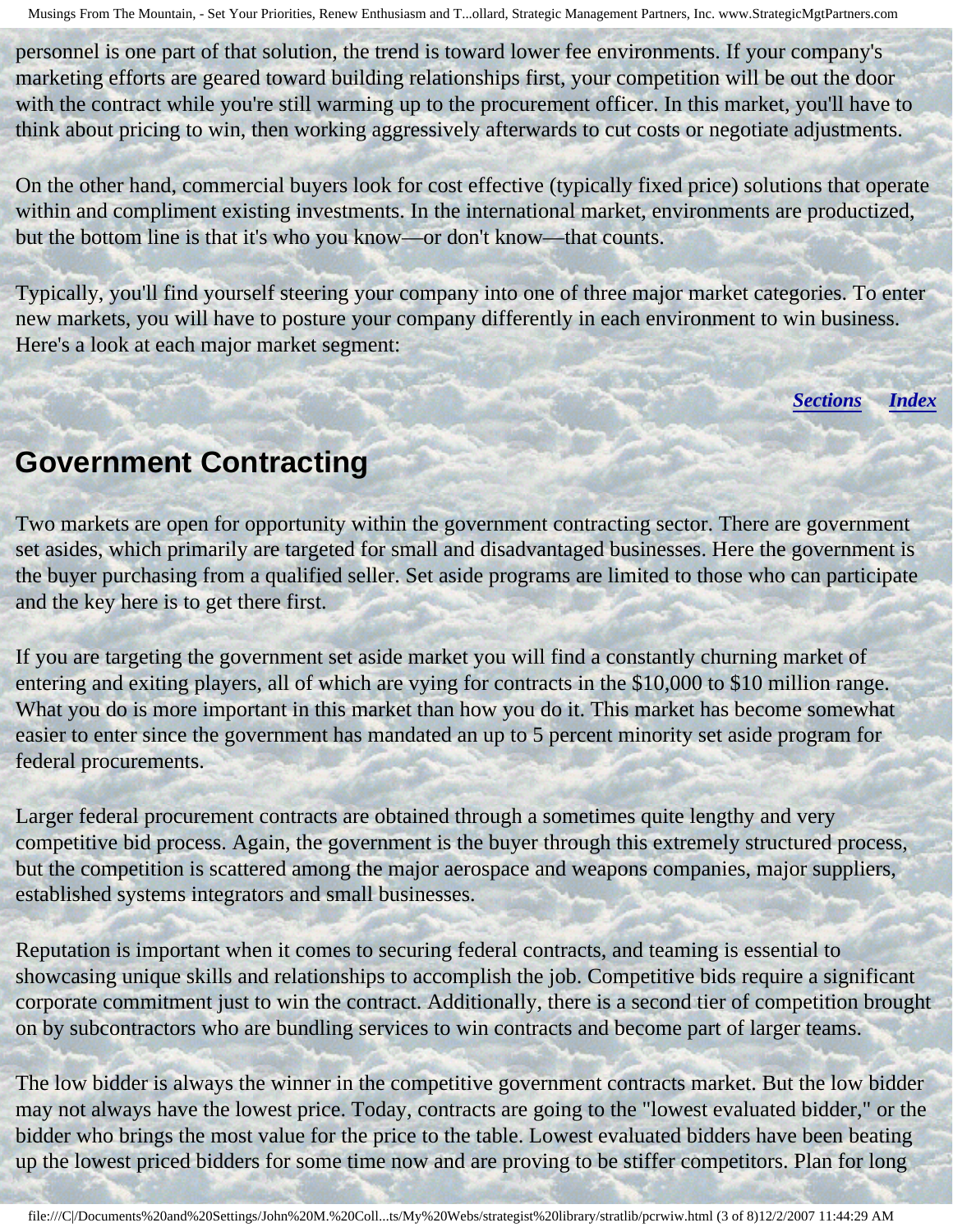<span id="page-3-0"></span>lead times, mountains of paperwork, and rock bottom pricing in the somewhat flat new acquisitions market. Businesses go fishing for deals anywhere from \$5 million to \$100 plus million to \$1 billion in this market segment.

*[Sections](#page-0-1) [Index](#page-0-2)*

#### **Commercial Market**

Most businesses will look to the wideranging and economically unrestrained commercial marketplace for new opportunities. But pitfalls await anxious CEOs here, as well. Sellers approach buyers at will and are subject to buyer's whims. Your industry knowledge is paramount and your products and services must be easily defined and understood.

While profit margins typically are higher and relationships ensure future stability for service oriented companies, buyers are fickle. You may be providing exactly what the buyer needs, but that buyer may suddenly decide he or she doesn't like your tie. And by the way, one of your competitors may have a similar, yet inferior product, but it's starting to look better than yours because your competitor has had the buyer out on the golf course three out of the past four weekends talking about everything but product.

<span id="page-3-1"></span>Relationships mean everything in this market and they are maintenance intensive. The commercial market is Darwinian—with project and results oriented customers, performance under pressure is the key to survival here.

*[Sections](#page-0-1) [Index](#page-0-2)*

## **International Market**

As more businesses wander outside the borders of their native countries, the international market will become increasingly more competitive. Yet you won't find it any easier to navigate until others make inroads. For U.S. companies, the international market remains one of the toughest to enter. For the willing CEO, there's little, if any, access to good information, no mentors to follow and no established communication channels.

In the international market, in fact, relationships can be downright incestuous. While it's possible to successfully enter international markets, don't under estimate the power of local presence. Countries like to keep the currency local and limit the export of profits. They favor companies that invest in their economy. Both Ford and Honda have proven this point with their widely scattered worldwide plants. But not all markets are open.

While the U.S. welcomes foreign competition, some countries limit entry. Limiting tactics often range from burdensome import duties and competition limiting treaties to competing against local government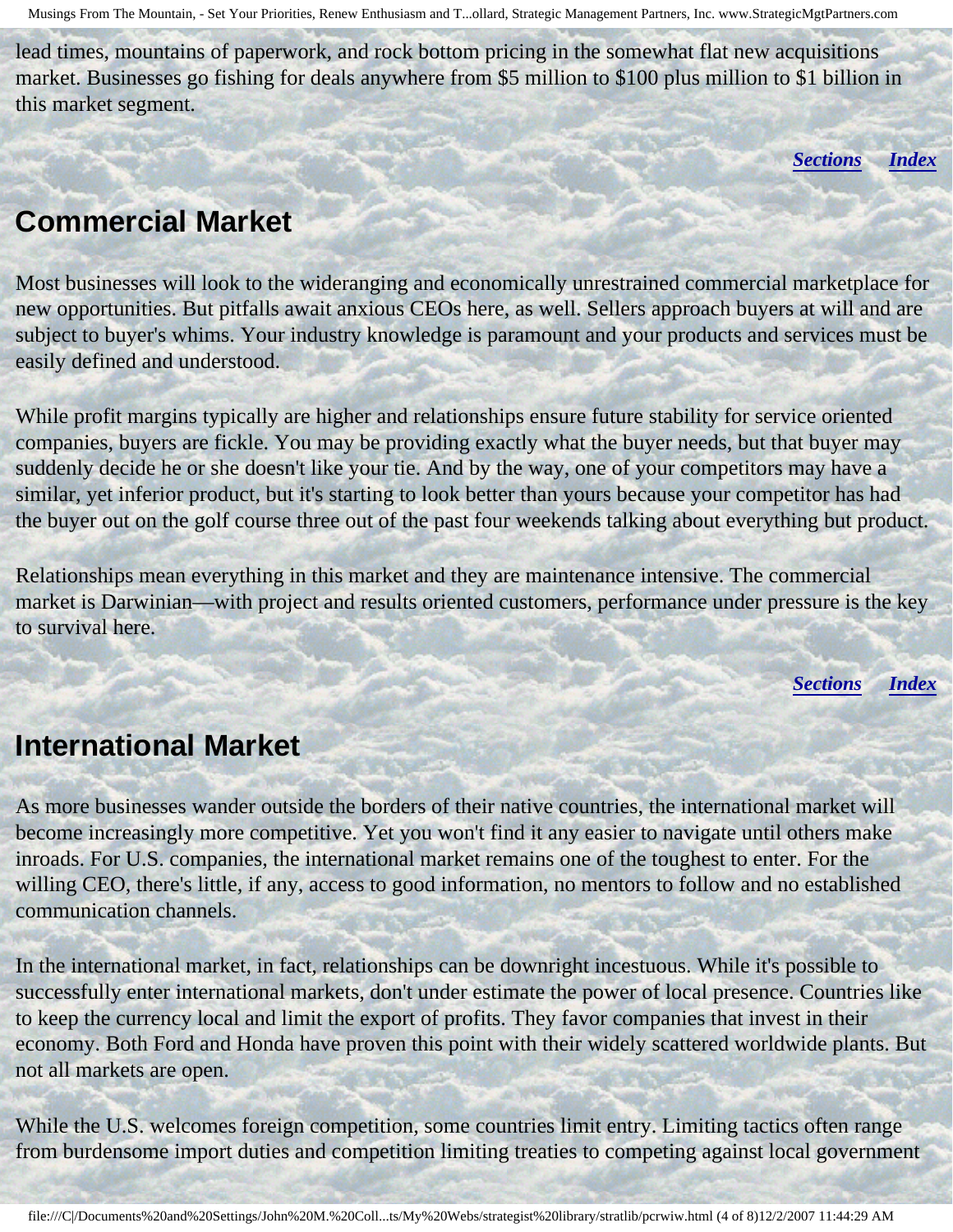subsidized bids. And don't be surprised to find yourself paying "entry" fees all the way through a power structure that includes distributors who may well be the king's nephews.

<span id="page-4-0"></span>Going after business in the global market is a lot like fishing in the ocean—there's plenty of opportunity for that big catch, but you're far from guaranteed a fish. Which is why fishing is called fishing—not catching. You may have plenty of opportunities for business internationally, but if you don't know how to take advantage of them you won't land any new business.

*[Sections](#page-0-1) [Index](#page-0-2)*

|                        | Government             | <b>Commercial</b>   | <b>Global</b>              |
|------------------------|------------------------|---------------------|----------------------------|
| <b>Contract</b>        | Life-cycle award:      | Not structured      | <b>Rules of country:</b>   |
| <b>Environment</b>     | structured by FAR      | <b>UCC</b> governs  | \$ exchange rates          |
| <b>Market</b>          | Limited; highest-      | Caveat emptor;      | Wide open;                 |
| <b>Environment</b>     | value wins             | business abounds    | who you know/pay           |
| Distribution/          | Procurement process;   | Salespeople;        | <b>Connections</b> ;       |
| <b>Differentiators</b> | design to spec         | alliances           | local presence             |
| <b>Technology</b>      | Very important;        | Solution focus;     | Paramount;                 |
| <b>Importance</b>      | military-oriented      | relationship-driven | transferable               |
| To Win:                | Give fair value for \$ | Demonstrate benefit | <b>Boost local economy</b> |

#### **Strategies for Winning Business in New Markets**

Technology transfers and contacts abroad will help you generate international sales, as will a willingness to learn new customs and adapt to new business environments. U.S. businesses are relative newcomers to the international markets. Japan and countries in Europe have been doing business internationally for years. Additionally, there's increasing competition from third world countries and Eastern bloc nations with low labor costs.

So what does it take to win business in new markets? In set aside contracting, the work must be completed by a small, disadvantaged business. While the government procurement cycle is structured to be fair to all, and to level the playing field, the commercial market is driven by solutions and products and services that fill niche needs within a specific time frame. Foreign buyers are commercial in nature, yet they favor their own suppliers unless what they need can only be purchased abroad. But they may only be outside their own borders for a short time seeking technology transfers as many technologies are replicatable.

Companies should approach new markets with realism in mind. Venturing into new markets exposes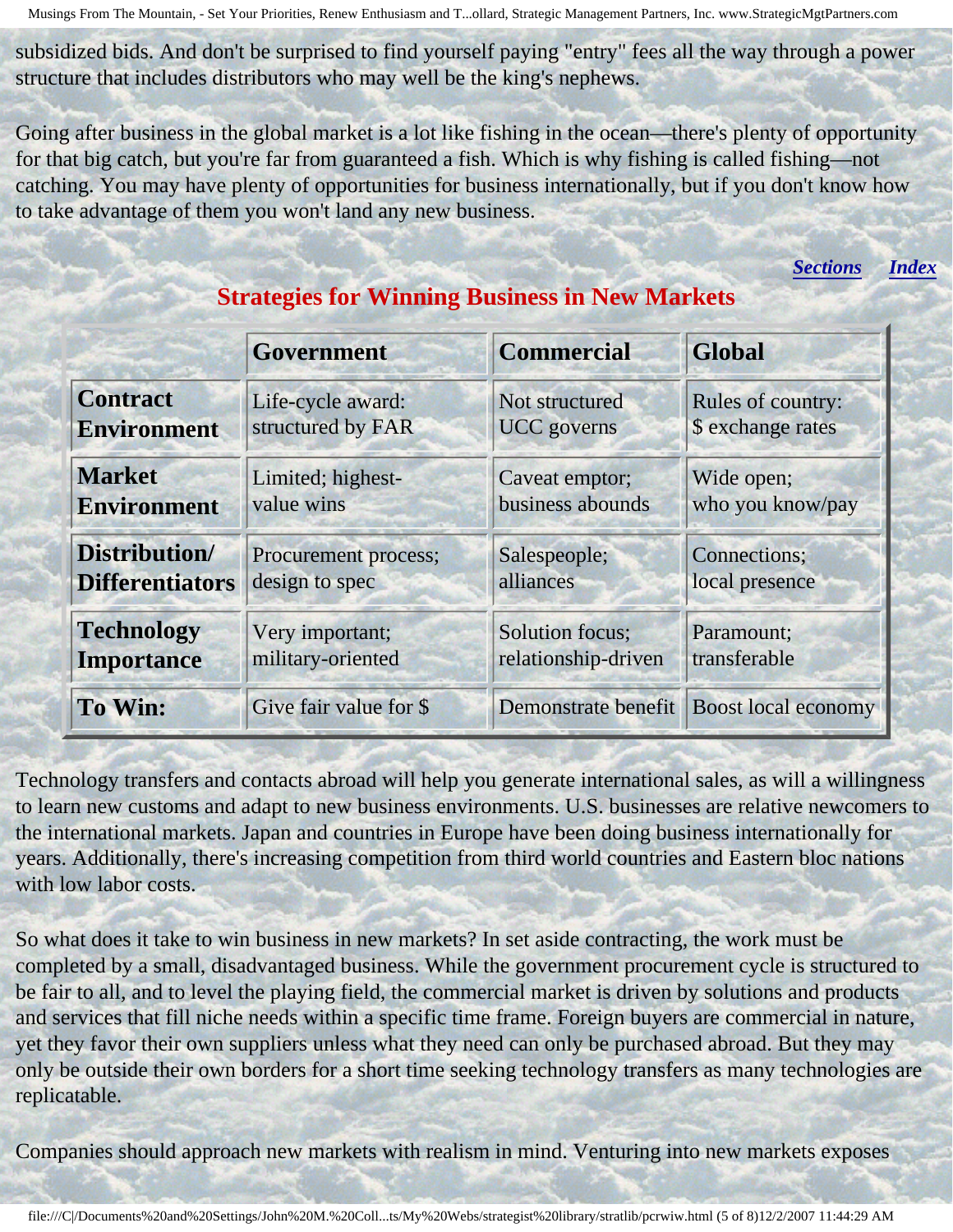unknown territories and pitfalls to unseasoned leaders.

Companies that don't adapt will be forced to cut back: Connecticut's Pratt & Whitney division of United Technologies used to sell some 700 military jet engines a year. This year, orders have dropped to around 50 engines.

Any significant drop in sales usually leads to a shake out in employment. For example, in Maryland, Westinghouse Corp.'s electronics division has reduced its workforce by 40 percent in the past five years. In the height of the defense build up, Westinghouse employed more than 17,000 people in the region. Today, it employs less than 10,000 there. Companies that don't adapt during the defense conversion will continue to be cut back.

Westinghouse, like Pratt & Whitney, is seeking to diversify its commercial base, but most businesses don't have a back up plan just in case their major customer walks away. Instead, Plan B often becomes a boot strap effort to reach out to the "hot market of the month," typically a segment that has been tapped out even as it soars in popularity.

Do your homework before you head for the boardroom—read everything you can get your hands on about your target market. Narrow your focus and take a rifle shot at your newfound customer — chances are if you've learned the lifestyle and adapted to the business style of your target market—you'll hit your mark.

#### *Always aim well; you seldom get a second chance.*

Determine if your company has products and skills that are transferable to new markets. Where can you sell a long range bomber or a guided missile system? To a foreign power? Since foreign military sales are governed by the pentagon, you probably don't have a viable market.

But the technology that was used to develop your product may have specific applicability in other arenas. You may have to change the look and feel of what you're offering depending upon what the new customer needs. San Diego's XXsys Technologies, Inc. is taking the ultra strong materials it used to pump into B 2 bombers and is now putting them into bridges and roadways.

Know your strengths and exploit your competition's weaknesses—do your products and services beat the competition in temms of technology, or design, or cost?

You'll also be limited by the size of your own company's resources—tackle only one or two market niches at a time—don't go choking on the big bite.

And don't make self serving assumptions—remember to protect the market share you've already earned while you reach out for new business. The markets you neglect while reaching toward new sales become prime targets for your competition.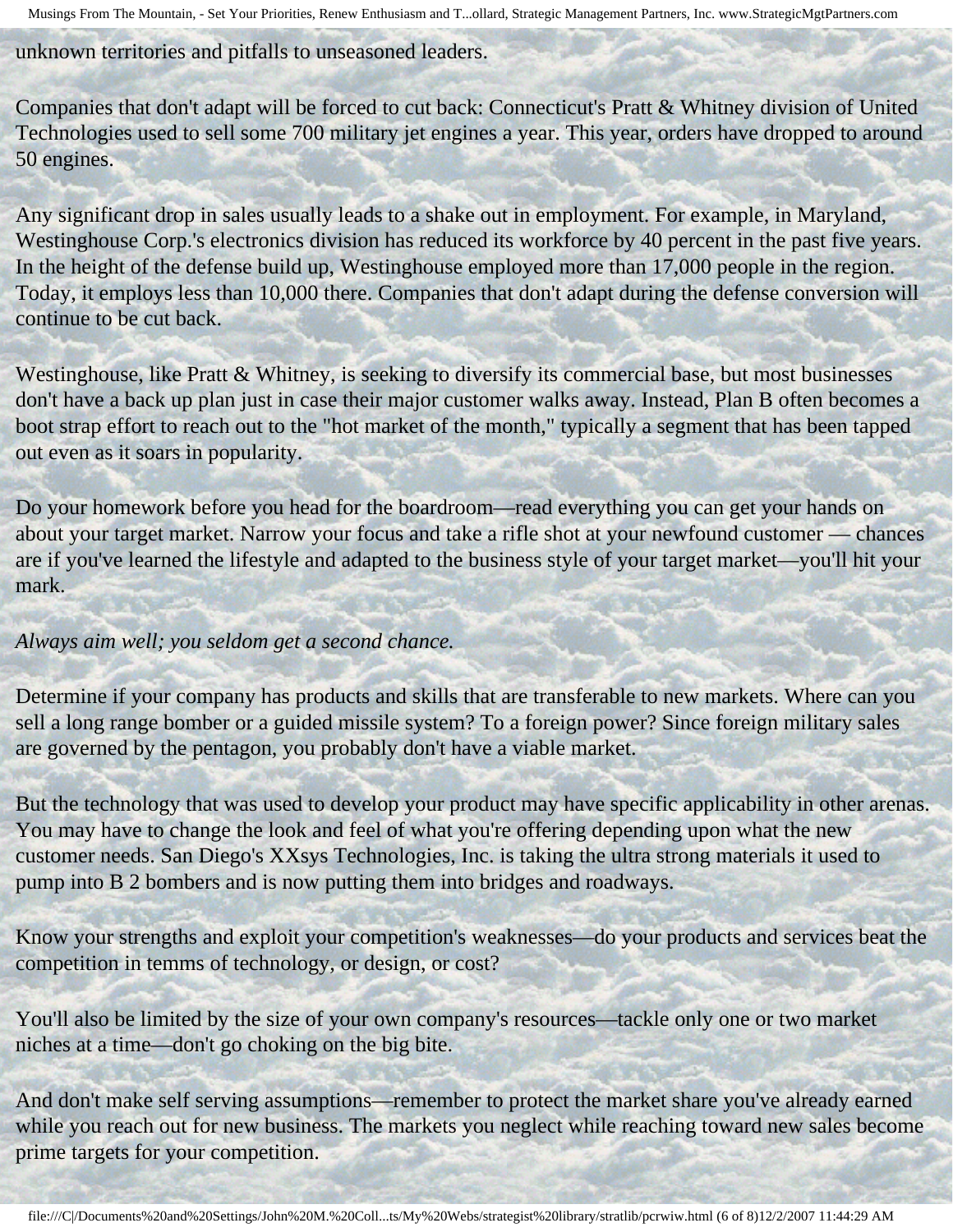Above all, be willing to throw all assumptions out the window—new markets bring new personalities, customs and business traditions to the table. Watch for these subtle nuances and welcome the opporutnity to demonstrate your willingess to adapt.

New markets bring new rules and new ways of doing business. Customers behave differently in each marketplace. Their motivation and timing will not be what you expect. You won't be able to do business in new markets until you understand these rules. Don't be afraid to get help.

*Reprinted with permission. A Primer for Corporate Renewal, 1993. Copyright 1993, Strategic Management Partners, Inc.*

*[Sections](#page-0-1) [Index](#page-0-2)*

*[Index](#page-0-2)*

We welcome constructive inquires. More information is available if required.

There is more to Strategic Management Partner's *[Return to Home Page](http://members.aol.com/strategist/home.html#TOP)*

<span id="page-6-0"></span>**Wi** Contact Information In

World

Corporate Corporate Renewal,

**Management** 

John

Are John M. Collard, Chairman Strategic Management Partners, Inc. 522 Horn Point Drive Annapolis, Maryland [MD] 21403 Voice 410-263-9100 Facsimile 410-263-6094 E-Mail Strategist@aol.com

We serve as experts for comment or quote, please contact us at **410-263-9100** [Tele

 $W_0$  yeles **Strategic** We welcome constructive inquires, please send via E-Mail to: [Strategist.](mailto:Strategist@aol.com (library pcrwiw))